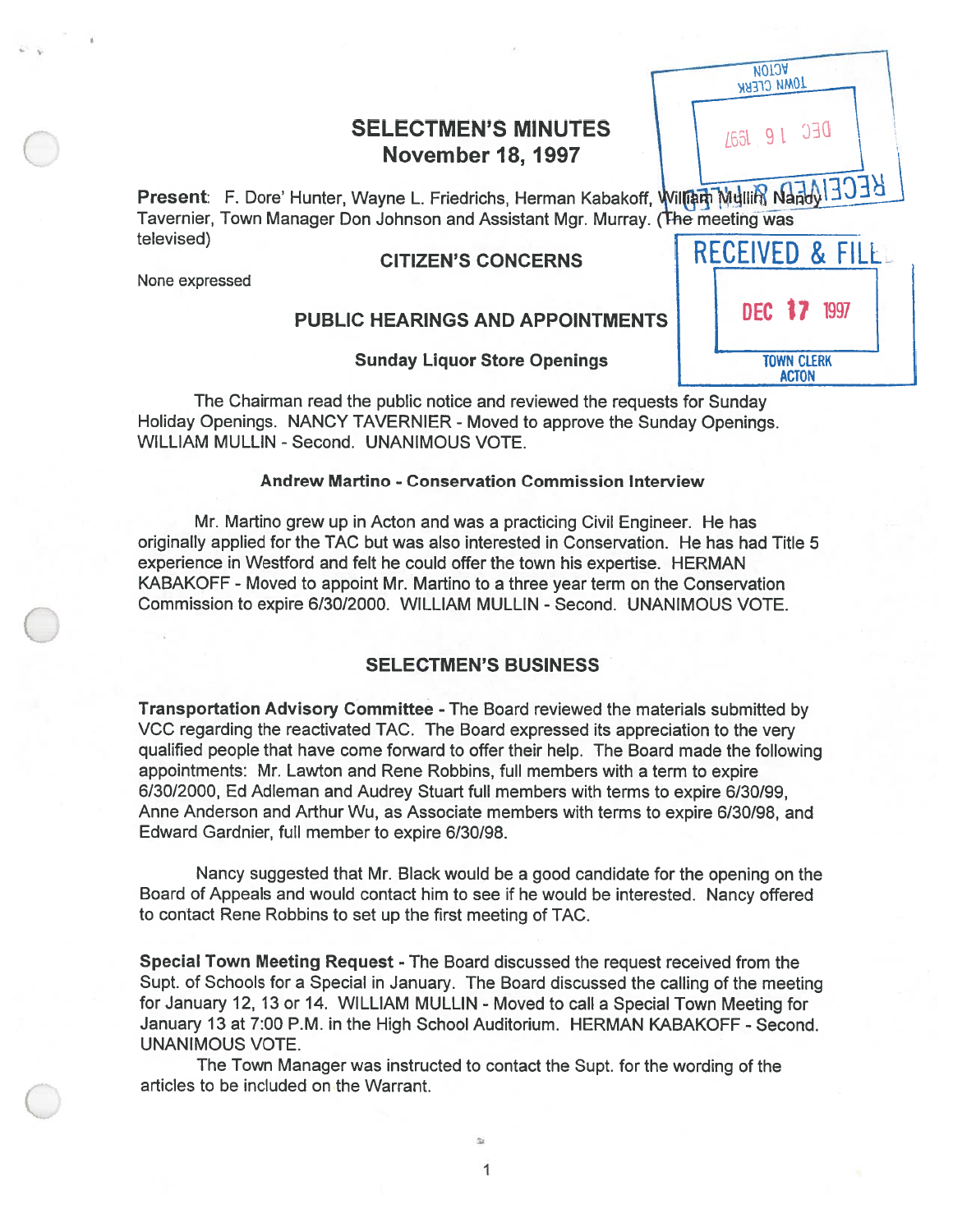The Board discussed the timing for closing the Warrant. WILLIAM MULLIN - Moved to close the Jan 13, 1998 warrant on December 2, 1997, at 5:00 P.M. NANCY TAVERNIER - Second. UNANIMOUS VOTE.

Lexicon - Dore' discussed the school enrollment figures forwarded by Bill Ryan and the <sup>5</sup> year budget projections memo prepared by Staff.

Mr. Hunter expressed to the Board his knowledge of <sup>a</sup> supreme Court decision that he recently reviewed and his obligation as an officer of the Court to disclose. Nancy was concerned that the Town may currently be violating the law and that the weighting of the Regional School Committee should be 1.6 and Acton 7.4. The problem should be reviewed by town counsel for determination. Herman wondered why it was not discovered in the 91 review for regionalization. Dote' responded that it was looked at to change the percentage of town payment. He felt we should remand it back to the schools for Ropes and Gray review and have them provide us with <sup>a</sup> decision.

Bill was concerned with the timing of this discovery and the committee's makeup. WILLIAM MULLIN - Moved to defer any action on this subject until after February 1st. No second. Motion Fails.

NANCY TAVERNIER - Moved to ask the school for legal status of Regional School Committee as it relates to this Statute. WAYNE FRIEDRICHS- Second. NANCY TAVERNIER - Moved to table her motion - HERMAN KABAKOFF - second. UNANIMOUS VOTE.

Herman was concerned about our legal obligations now that it is on the table are we legally bound to pursue. Dore' felt that he was obligated once it was brought to his attention. Wayne felt now that it is on the table we needed to fact find and felt we needed to do it now and not wait. Bill said the parties are now building consensus and this will send <sup>a</sup> terrible message to Boxboro, he cautioned against the long run difficulties and ill feelings and did not want to address it at this time. He suggested that we have the school review and discuss it in February after all other issues have been resolved.

After discussion, Wayne felt we should wait until later and did not want to change the rules in mid-stream.

# CONSENT AGENDA

HERMAN KABAKOFF - Moved to approve. NANCY TAVERNIER - Second. UNANIMOUS VOTE.

## TOWN MANAGER'S REPORT

BOND NOTES -John asked the Board to approve the note for \$950,000 for Library, NARA, Septage and Morrison Land at 4.03% interest rate. HERMAN KABAKOFF- Moved to approve the signing of the note. WAYNE FRIEDRICHS - Second. UNANIMOUS VOTE.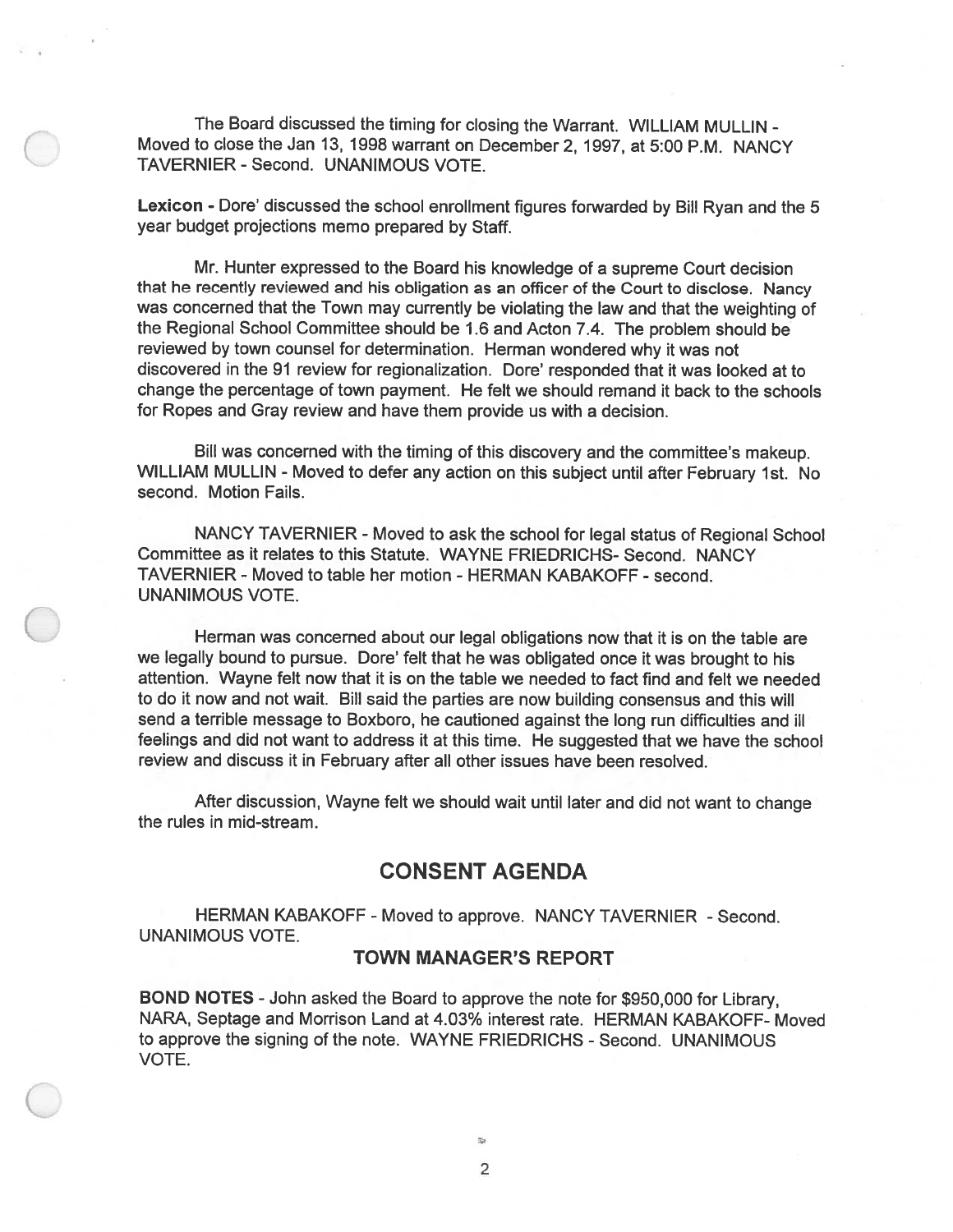# EXECUTIVE SESSION

None Required

The Board adjourned at 9:00 P.M

 $\frac{1}{\sqrt{2}}$ Clerk

**Date** 

Christine M. Joyce Recording Secty. Doc:Minl 1/1 8/97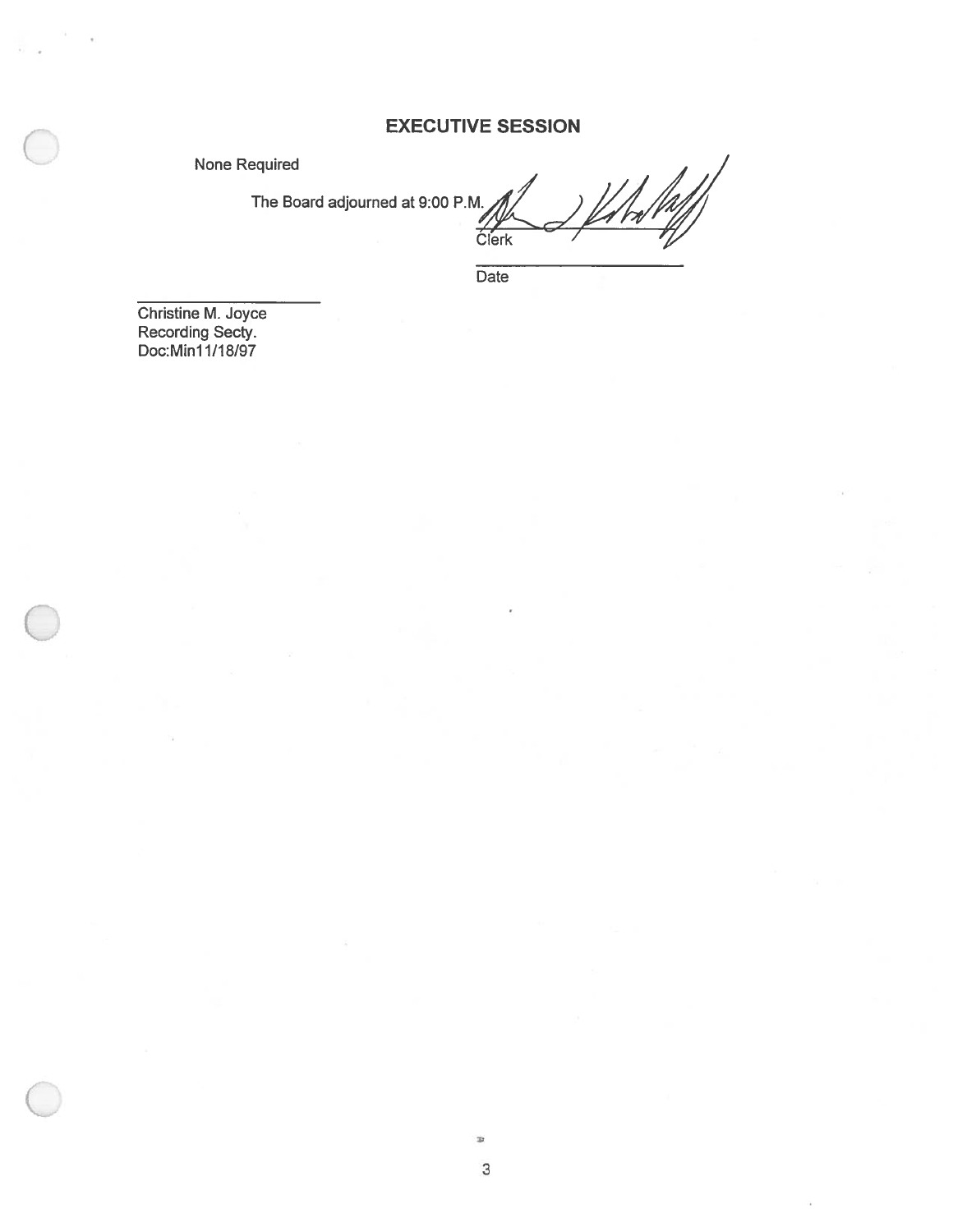November 14, 1997

TO Board of Selectmen

FROM: F. Dore' Hunter, Chairman

SUBJECT: Selectmen's Report

# AGENDA Room 204 NOVEMBER 18, 1997 7:30 P.M.

## I. CITIZEN'S CONCERNS

## II. PUBLIC HEARINGS & APPOINTMENTS

- 1. 7:35 SUNDAY HOLIDAY LIQUOR STORE OPENINGS Enclosed please find requests for opening for Board Consideration.
- 2. 7:40 ANDREW MARTINO CONSERVATION COMMISSION -Enclosed please find Mr. Martino's Citizen Resource Sheet and VCC recommendation for Board action.

# III. SELECTMEN'S BUSINESS

3. TRANSPORTATION ADVISORY APPOINTMENTS - Enclosed please find VCC recommendation for eight candidates for appointment to the TAC and assorted backup information for Board review and action.

4. SPECIAL TOWN MEETING REQUEST - Enclosed please find <sup>a</sup> reques<sup>t</sup> from Supt. Zimmerman asking the Selectmen to set <sup>a</sup> date for <sup>a</sup> January Special Town Meeting.

5. OTHER

# IV. CONSENT AGENDA

6. WHITE FUND ALLOCATIONS - Enclosed <sup>p</sup>lease find <sup>a</sup> confidential list of this years proposed recipients of the White Fund as recommended by the Trustees of the White Fund for Board review and action.

7. BON FIRE REQUEST - Enclosed please find the Annual Request for Bon Fire and Fire Dept's. Recommendation.

# V. TOWN MANAGER'S REPORT

# VI. EXECUTIVE SESSION

**MEETINGS**